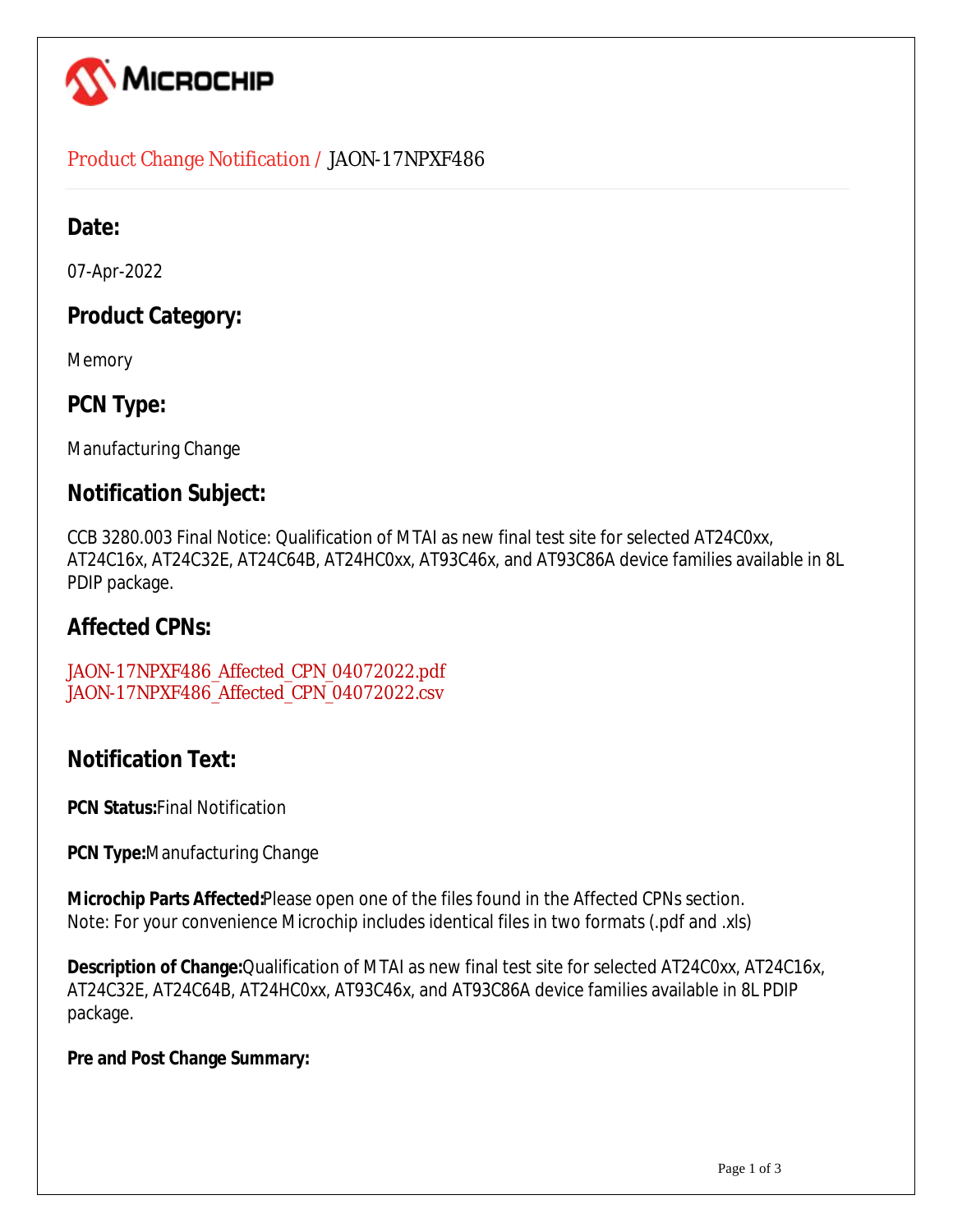|                                     | Pre Change                                         | <b>Post Change</b>               |  |  |  |  |  |
|-------------------------------------|----------------------------------------------------|----------------------------------|--|--|--|--|--|
| <b>Final Test Site</b>              | Amkor Technology<br>Philippine (P1/P2), INC.       | Microchip Technology<br>Thailand |  |  |  |  |  |
|                                     | (ANAP)                                             | (HQ) (MTAI)                      |  |  |  |  |  |
| Pin 1 Orientation                   | See pre and post change comparison.                |                                  |  |  |  |  |  |
| <b>Base Quantity Multiple (BQM)</b> | 50                                                 | 50                               |  |  |  |  |  |
| Pin Color                           | See pre and post change comparison.                |                                  |  |  |  |  |  |
| <b>Tube Drawing</b>                 | Minor dimensional changes. See pre and post change |                                  |  |  |  |  |  |
|                                     | comparison.                                        |                                  |  |  |  |  |  |
| Packing Method                      | See pre and post change comparison.                |                                  |  |  |  |  |  |

#### **Impacts to Data Sheet:**None

#### **Change Impact**None

**Reason for Change:**To improve manufacturability and on-time delivery performance by qualifying MTAI as an additional final test site.

#### **Change Implementation Status:**In Progress

#### **Estimated First Ship Date:**April 30, 2022 (date code: 2218)

Note: Please be advised that after the estimated first ship date customers may receive pre and post change parts.

#### **Time Table Summary:**

|                        | <b>March 2022</b> |   |   |   |   | <b>April 2022</b> |   |   |   |
|------------------------|-------------------|---|---|---|---|-------------------|---|---|---|
| Workweek               |                   |   |   |   |   |                   |   |   |   |
|                        | Ⴖ                 | 1 | 2 | 3 | 4 | 5                 | 6 | 7 | 8 |
| <b>Final PCN Issue</b> |                   |   |   |   | Χ |                   |   |   |   |
| Date                   |                   |   |   |   |   |                   |   |   |   |
| <b>Qual Report</b>     |                   |   |   |   | Χ |                   |   |   |   |
| Availability           |                   |   |   |   |   |                   |   |   |   |
| Estimated              |                   |   |   |   |   |                   |   |   |   |
| Implementation         |                   |   |   |   |   |                   |   |   |   |
| Date                   |                   |   |   |   |   |                   |   |   |   |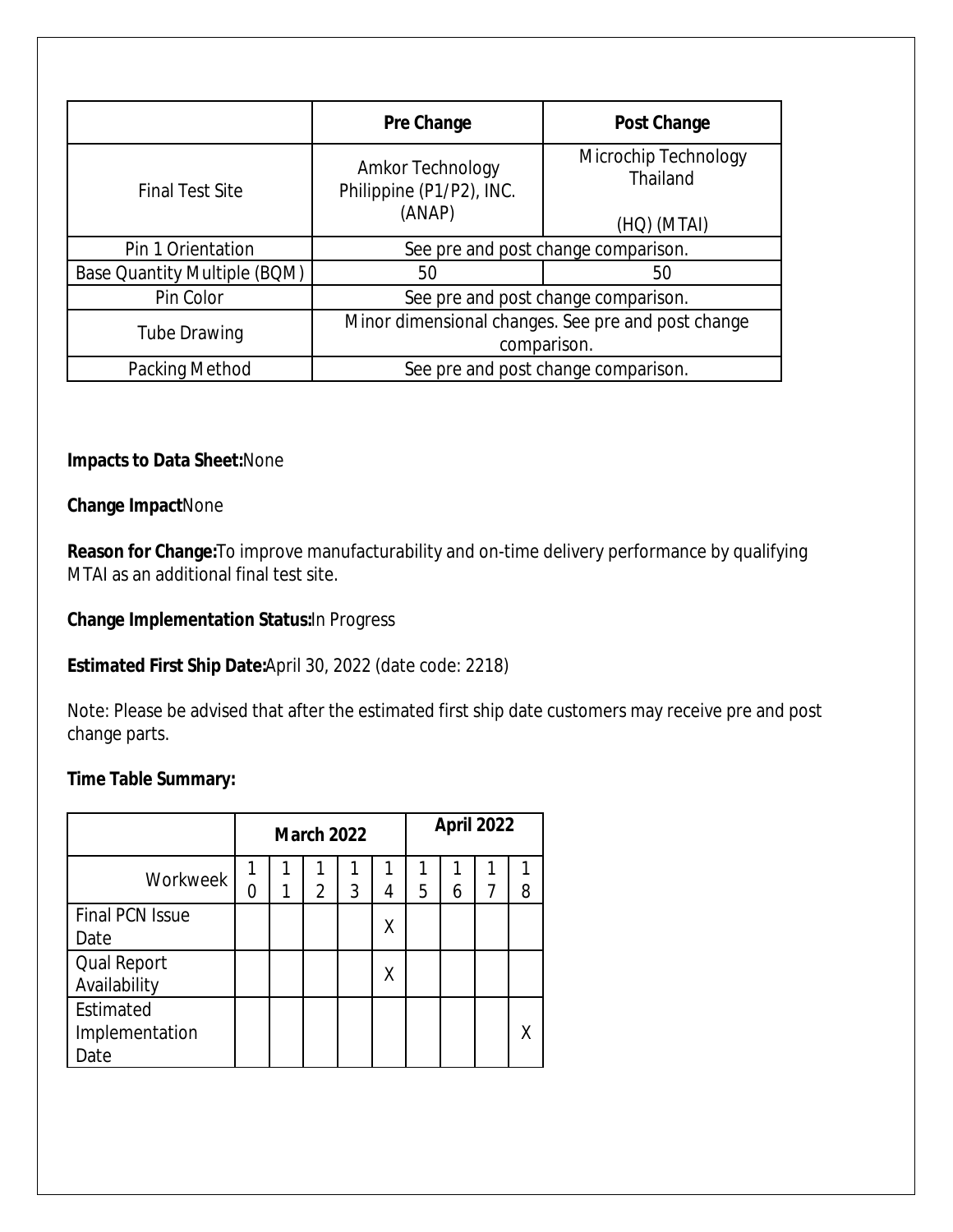**Method to Identify Change:**Traceability code

**Qualification Report:**Please open the attachments included with this PCN labeled as PCN\_#\_Qual\_Report.

**Revision History:**March 28, 2022: Issued final notification. April 7. 2022: Re-issued final notification to change assembly site to final test site in the pre and post change summary table.

The change described in this PCN does not alter Microchip's current regulatory compliance regarding the material content of the applicable products.

### **Attachments:**

PCN JAON-17NPXF486 Qual Report.pdf [PCN\\_JAON-17NPXF486\\_Pre and Post Change\\_Summary.pdf](https://www.microchip.com/mymicrochipapi/api/pcn/DownloadPcnDocument?pcnId=17703&filename=PCN_JAON-17NPXF486_Pre and Post Change_Summary.pdf)

Please contact your local [Microchip sales office](http://www.microchip.com/distributors/SalesHome.aspx) with questions or concerns regarding this notification.

#### **Terms and Conditions:**

If you wish to receive Microchip PCNs via email please register for our [PCN](http://www.microchip.com/pcn) email service at our PCN [home page](http://www.microchip.com/pcn) select register then fill in the required fields. You will find instructions about registering for Microchips PCN email service in the [PCN FAQ](http://www.microchip.com/pcn/faqs) section.

If you wish to change your PCN profile, including opt out, please go to the [PCN home page](http://www.microchip.com/pcn) select login and sign into your myMicrochip account. Select a profile option from the left navigation bar and make the applicable selections.